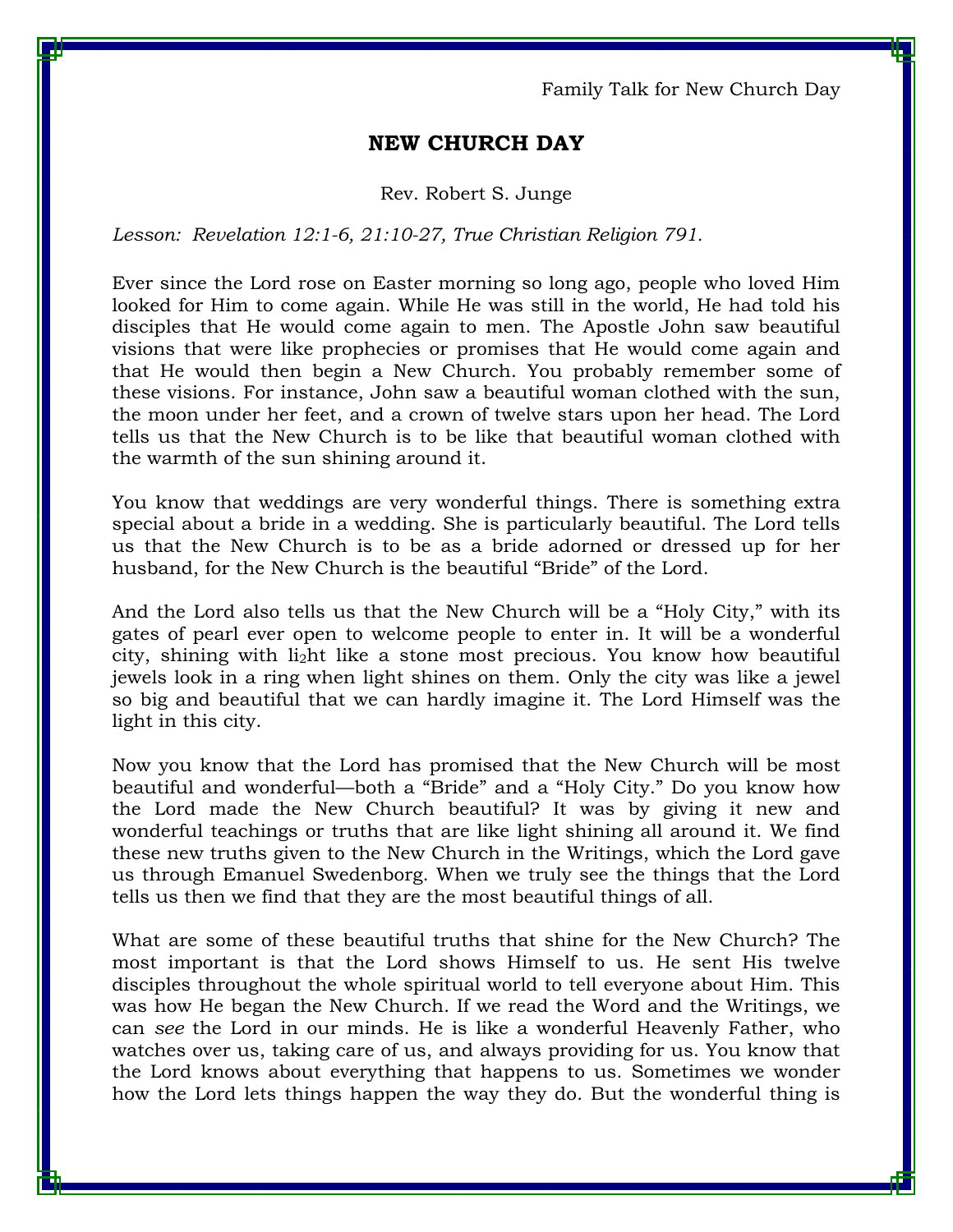that the Lord is not just working for us to be happy right now, the Lord is planning how He can make us happy forever and ever. The Lord knows what is really best for all of us, far better than we do. Not one thing happens that the Lord does not know about. To be able to learn about the Lord and how He takes care of us and to believe in Him is truly a wonderful and beautiful thing.

As a special thing for the New Church, the Lord took His servant Emanuel Swedenborg all over heaven, even while Swedenborg was still living here on earth. Then the Lord told Swedenborg just what to write down to tell people about how to get ready to go to heaven. The Lord tells us in the Writings given through Swedenborg many beautiful things about heaven. He explains how married people who really love each other live together after death in wonderful homes. He tells us about the jobs that people do, for everyone in heaven has a job which they love and which makes them happy.

Swedenborg saw beautiful gardens and homes there. Certainly it is wonderful that the Lord has told the New Church all about heaven.

These are just two of the wonderful things that the Lord has given the Church. But the Lord has explained that we are not in the Church by simply knowing these things, or by being born and raised in it. No one gets to heaven by just learning about the Church. Many people who know nothing about the New Church will get to heaven. No one however, really understands these beautiful teachings, or really is a member of the New Church until he tries to live by what the Lord teaches. No evil people can really enter the church; just as anything that "defileth" or "worketh abomination" could in no wise enter Into the Holy City.

If the light of truth is really going to shine in the New Church, all the members of it must love that light. We must have something of the love for truth or desire to learn meant by the woman clothed with the sun, and the bride adorned for her husband. We must have solid foundations of truth as did the Holy City. Only the Lord God can enlighten our understanding of the doctrines of the New Church, just as He alone could inspire the Writings. The New Church is truly the Crown of all the Churches, the most beautiful of all.

But this beauty comes from no man. True beauty comes from the Lord alone. The truth alone can uncover and reveal it. If we would know the beauty of the New Church, there is but one way—to enter that Holy City which corresponds to the doctrines of the New Church. These doctrines alone, Divinely inspired by the Lord, and shining with his light, can fill our hearts with a sense of beauty from the Lord.

Now the doctrines tell us that all beauty is from good or love in which there is innocence (AC 3080). When love or charity rules in man's heart, it takes on an expression from the truth, which is like a beautiful face. Beauty radiates from